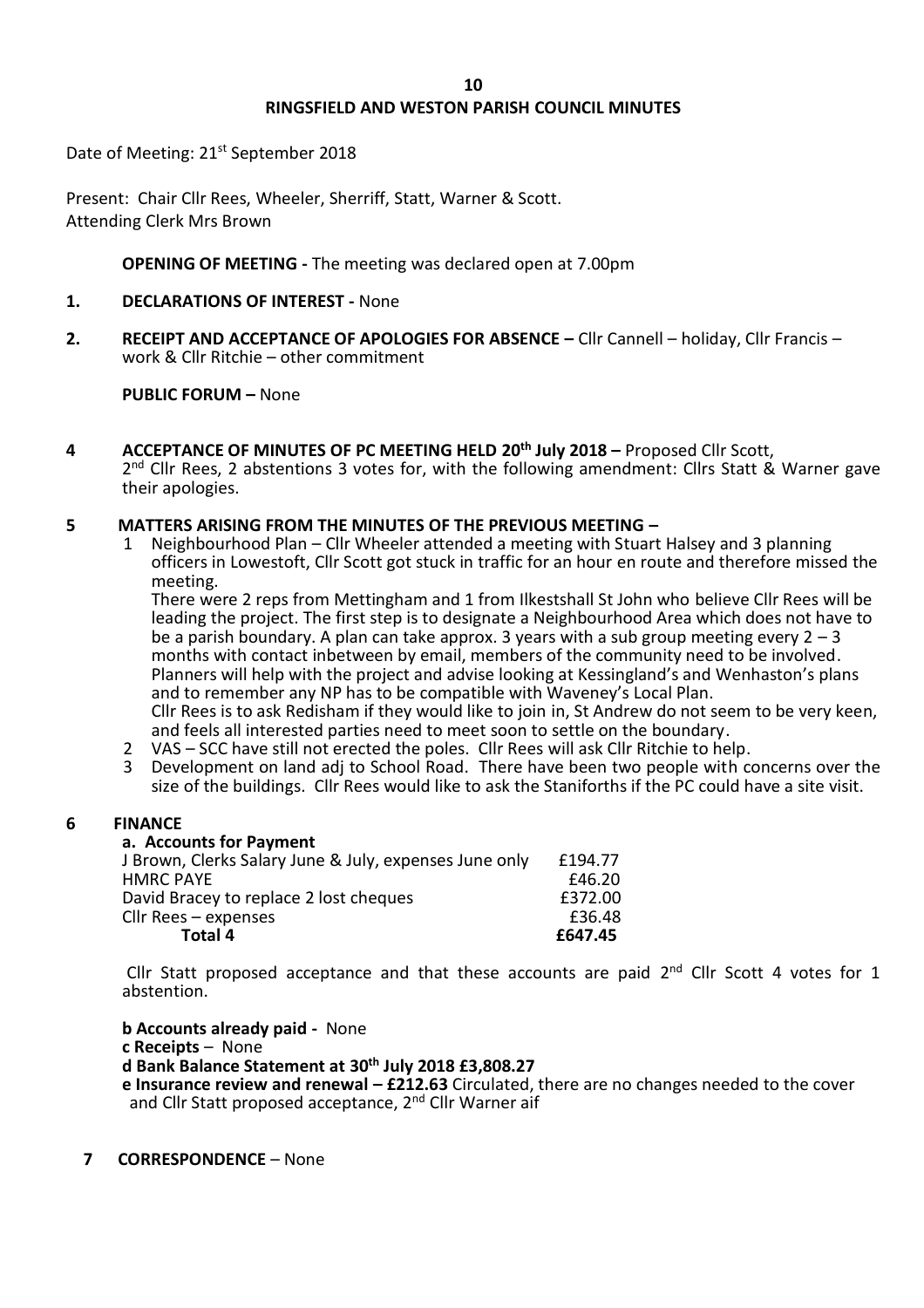## **8 PLANNING –**

#### **a Applications Rec'd –**

DC/18/2862/FUL Mr Roots, Willow Tree Cott, Redisham Rd. Construction of single storey 2 bay cart lodge, one bay enclosed to provide workshop/storage. Cllr Rees proposed acceptance aif

#### **b Decisions Rec'd–**

DC/18/2864/COU Memory Cottage, Change outbuilding to holiday let. Granted.

## **9 REPORTS**

#### **County and District Councillors Reports –** C Cllr Ritchie sent the following report

I would like to draw your attention to the GCSE results: Bungay High School had the greatest improvement of any school in Suffolk and are now up with the best – putting them on the same level as the Sir John Leman and the Beccles Free School. Although Suffolk County Council are proud to be doing better with broadband than almost any other county in the country, providing fast broadband for 98% of users in Suffolk does nothing to help the 2% - some of whom live in our area.

At Suffolk CC I have taken on a new role as Deputy Cabinet Member for Adult Social Care.

I hope that you have a good meeting on Friday, I cannot be with you as I will be on the second leg of a charity cycle ride Friday 21st September. The rest of this email concerns that ride, a personal initiative that I am taking that relates to my new role at the County.

At the Suffolk County Council meeting on Thursday 19<sup>th</sup> July councillors voted unanimously to support cycling in Suffolk. There was much praise for the Waveney Cycling Strategy and at the end of my little speech I invited councillors to join me on the West to East cycle ride (402 miles). It was just an idea that came to me during the meeting. No councillor took up the offer!

However, I am doing the ride and will be setting off from St Davids with three friends on the afternoon of Thursday 20<sup>th</sup> September. We will arrive at Ness Point in Lowestoft at about 12.30 on Tuesday 25<sup>th</sup> September. The aim to promote cycling, and to promote Lowestoft as England's most Easterly town. We are riding for the charity FitzRoy transforming lives. See the link to the just giving page below.

FitzRoy was started by two parents who each had a Down's Syndrome child. They were very concerned that when their children became too old to live at home they would be side-lined in anonymous institutions. They set out to do better and to give children such as theirs the best life they could have. They succeeded, and Fitzroy is one of best organisations that Suffolk County Council work with for the care of adults with learning difficulties.

The riders are: Derek Whatley 71, David Ritchie 66, Gordon Busbridge 63, Andy Hipper 49

#### **Parish Councillor Reports –**

 Cllr Scott represented the PC at the RAF Memorial Service in Beccles. The Health Centre has a new full time GP and another who will be there for 6 months.

Cllr Sheriff asked if the flytipping at the of Cromwell Road could be reported again.

 Cllr Rees – there are paint cans dumped on Church Road, opposite Manor House Barns, Clerk to report.

 Cllr Rees – the cycle race has been postponed, a lot of people have complained about the tone of the letter from the Velo Club Barrachi, as long as the police have been informed of a road race it is not illegal but she will write to the club asking them not to film residents in future without their permission, not to expect normal life to stop for their race and not to be aggressive with people going about their business.

Cllr Statt reported that the PCC would like to have a beacon lighting event on the 100<sup>th</sup> Anniversary of the end of WW1, Cllr Warner is kindly sponsoring the fabrication of a beacon and after some discussion it was decided to be a permanent memorial on the Green. There will be teas and coffees in the hall as part of the event, Cllr Rees proposed the PC donate £50.00 towards refreshments 2<sup>nd</sup> Cllr Statt aif. There is to be a Church Service with silhouette soldiers on the 11<sup>th</sup> November.

 Cllr Statt asked if anything can be done to calm traffic on the bad bend on Church Road – it seems unlikely.

 Cllr Sherriff is not happy with the way Norse is cutting the cricket pitch, he will contact them. Cllr Rees will organise a Community Council Trustees Meeting in the near future.